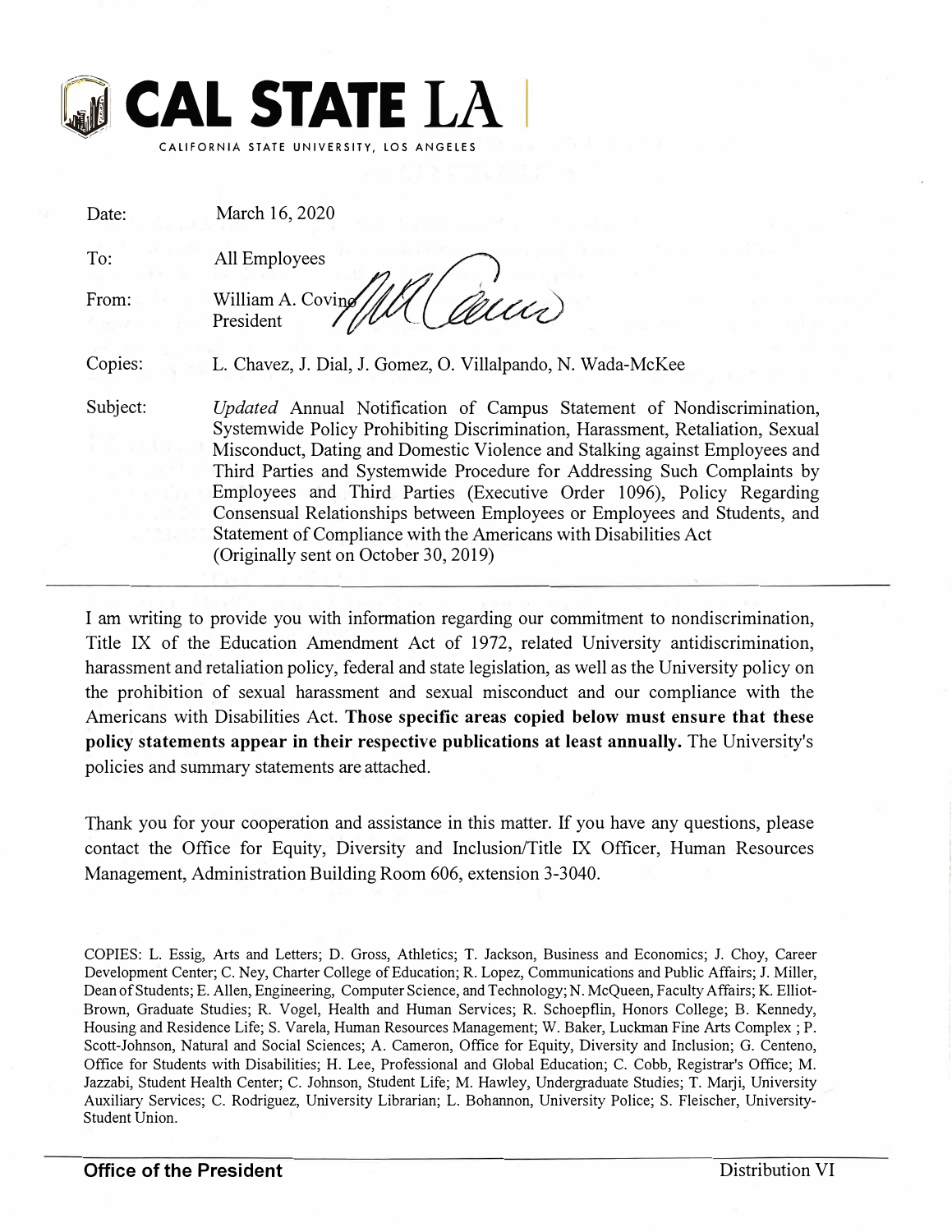# **NOTICE OF NON-DISCRIMINATION ON THE BASIS OF GENDER OR SEX**

The California State University does not discriminate on the basis of gender, which includes sex and gender identity or expression, or sexual orientation in its education programs or activities. Title IX of the Education Amendments of 1972, and certain other federal and state laws, prohibit discrimination on the basis of gender or sexual orientation in employment, as well as in all education programs and activities operated by the University (both on and off campus). The protection against discrimination on the basis of gender or sexual orientation includes sexual harassment, sexual misconduct and gender based dating and domestic violence and stalking. The following person has been designated to handle inquiries regarding the non-discrimination policies:

Title IX Officer

#### **Aundreia M. Cameron**

Director of Human Resources Equity and Diversity Policies and Procedures Location: Administration, Room 606 Phone: 323-343-3040 or Email: [acamero6@calstatela.edu](mailto:acamero6@calstatela.edu)

Deputy Title IX Coordinator for Athletics **Demetrus Caldwell**, Assistant Athletic Director for Compliance & Student-Athlete Services Location: Physical Education, Room 110 Phone: 323-343-5240 or Email: [dcaldwe3@calstatela.edu](mailto:dcaldwe3@calstatela.edu)

Deputy Title IX Coordinator **Carol Roberts-Corb**, Assistant Dean of Student Conduct Location: Student Affairs, Room 115A Phone: 323-343-3103 or Email: [carol.roberts-corb@calstatela.edu](mailto:carol.roberts-corb@calstatela.edu)

Deputy Title IX Coordinator **Hannah Passano**, Investigator/ADA Compliance Specialist Location: Administration, Room 606 Phone: 323-343-3679 or Email: [hpassan@calstatela.edu](mailto:hpassan@calstatela.edu)

Questions may also be addressed to:

### **Office for Civil Rights**

U.S. Department of Education 50 Beale Street, Suite 7200 San Francisco, CA 94105-1813 Telephone: 415-486-5555 FAX: 415-486-5570; TDD: 800-877-8339; Email: [ocr.sanfrancisco@ed.gov](mailto:ocr.sanfrancisco@ed.gov)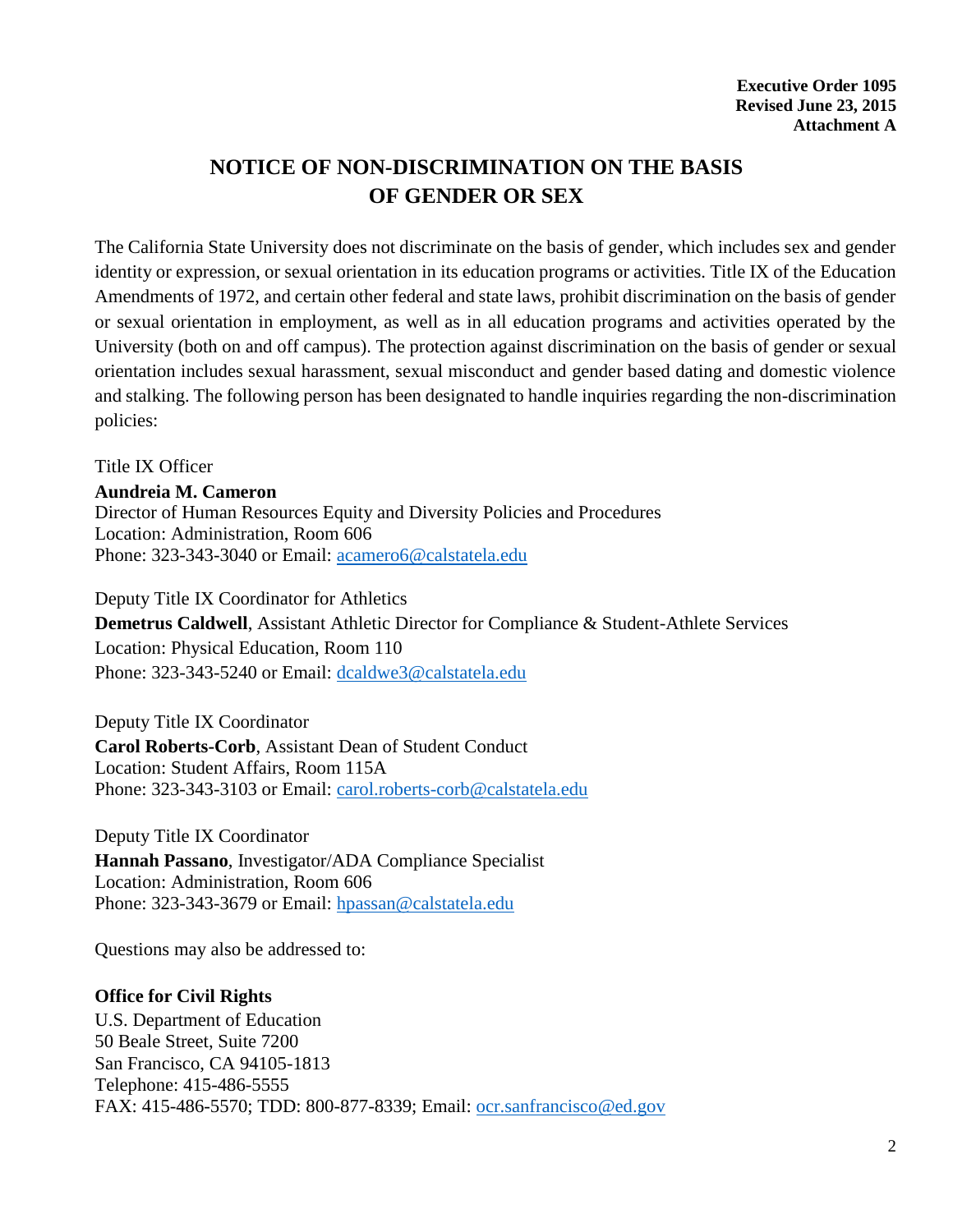## **California State University, Los Angeles**

Cal State LA will take action to eliminate and prevent sexual harassment and to address its effects, as mandated by the Chancellor Office's Executive Orders 1095, revised on June 23, 2015 and 1096 and 1097, revised March 29, 2019.

[www.calstatela.edu/hrm/oedi-policies-and-procedures#cal-state-la-adopts-these-csu-policies-and-procedures](http://www.calstatela.edu/hrm/oedi-policies-and-procedures#cal-state-la-adopts-these-csu-policies-and-procedures)

[Executive Order 1095](http://www.calstatela.edu/sites/default/files/groups/Human%20Resources%20Management/forms/oedi_cal_state_la_eo1095_2017_08_14.pdf) (PDF) – Systemwide Sex Discrimination, Sexual Harassment, Sexual Misconduct, Dating and Domestic Violence, and Stalking Policy Executive Order 1095 (Revised June 23, 2015)

[Executive Order 1096](http://www.calstatela.edu/sites/default/files/groups/Human%20Resources%20Management/oedi_2019_eo_1096.pdf) (PDF) – Systemwide Policy Prohibiting Discrimination, Harassment, Retaliation, Sexual Misconduct, Dating and Domestic Violence, and Stalking against Employees and Third Parties and Systemwide Procedure for Addressing Such Complaints by Employees and Third Parties Executive Order 1096 (Revised March 29, 2019)

[Executive Order 1097](http://www.calstatela.edu/sites/default/files/groups/Human%20Resources%20Management/oedi_2019_eo_1097.pdf) (PDF) – Systemwide Policy Prohibiting Discrimination, Harassment and Retaliation, Sexual Misconduct, Dating and Domestic Violence, and Stalking against Students and Systemwide Procedure for Addressing Such Complaints by Students Executive Order 1097 (Revised March 29, 2019)

Sexual harassment is conduct subject to disciplinary action, including termination.

## **WHAT IS SEXUAL MISCONDUCT, AFFIRMATIVE CONSENT, DATING AND DOMESTIC VIOLENCE AND STALKING?**

**Sexual Misconduct.** All sexual activity between members of the California State University (CSU) community must be based on Affirmative Consent. Engaging in any sexual activity without first obtaining Affirmative Consent to the specific activity constitutes Sexual Misconduct and is a violation of this policy, whether or not the conduct violates any civil or criminal law.

Sexual Misconduct is a form of Sexual Harassment and may create a sexually hostile environment that affects access to or participation in CSU programs and activities. CSU prohibits all such conduct whether or not it also amounts to Sexual Harassment.

Sexual activity includes but is not limited to kissing, touching intimate body parts, fondling, intercourse, penetration of any body part and oral sex.

**Affirmative Consent** means an informed, affirmative, conscious, voluntary and mutual agreement to engage in sexual activity. It is the responsibility of each person involved in the sexual activity to ensure Affirmative Consent has been obtained from the other participant(s) to engage in the sexual activity. Lack of protest or resistance does not mean Affirmative Consent, nor does silence mean Affirmative Consent. Affirmative Consent must be voluntary and given without coercion, force, threats or intimidation.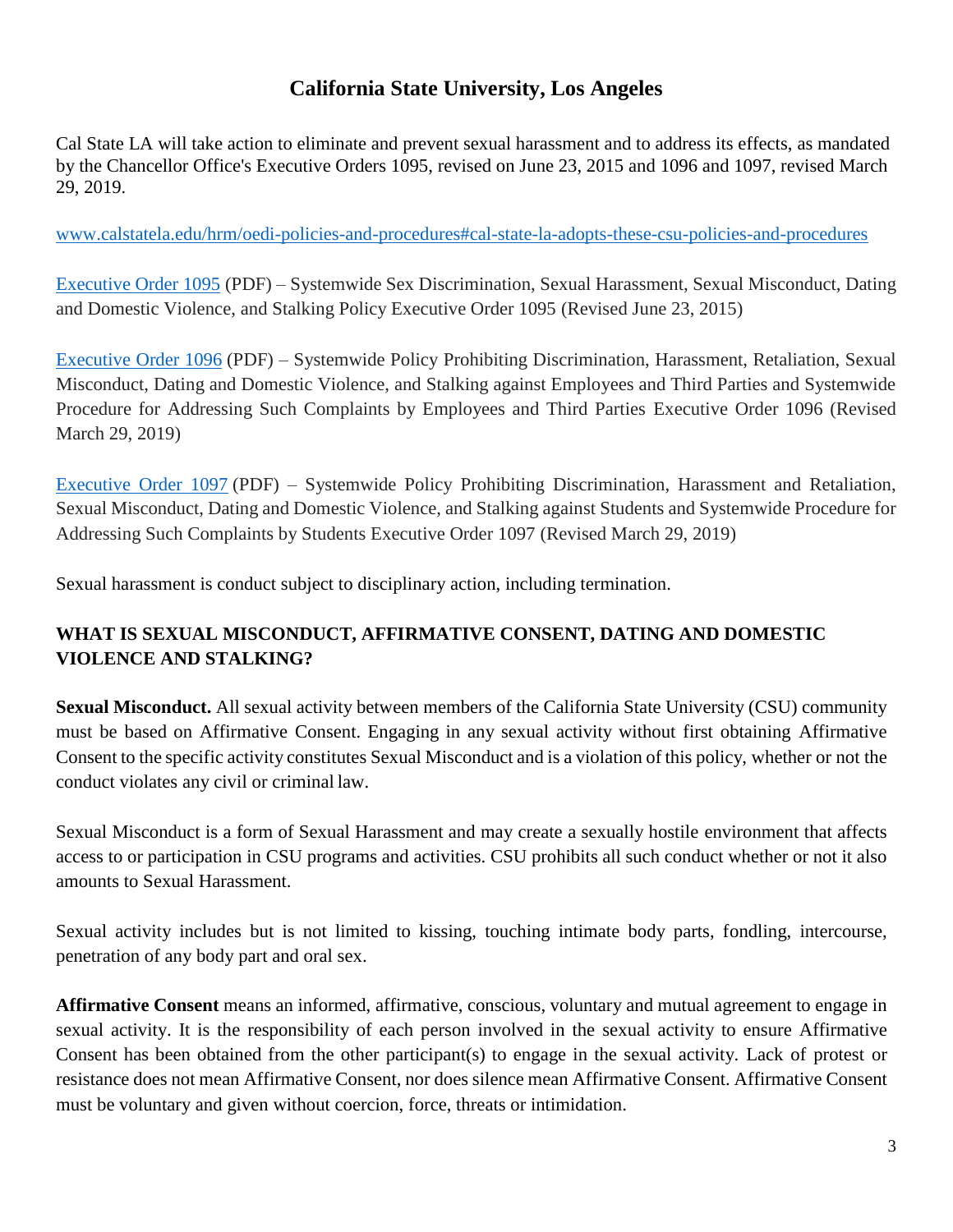The existence of a dating or social relationship between those involved or the fact of past sexual activities between them, should never by itself be assumed to be an indicator of Affirmative Consent. A request for someone to use a condom or birth control does not, in and of itself, constitute Affirmative Consent. Affirmative Consent can be withdrawn or revoked. Consent to one form of sexual activity (or one sexual act) does not constitute consent to other forms of sexual activity. Consent given to sexual activity on one occasion does not constitute on another occasion. There must always be mutual and affirmative consent to engage in sexual activity. Consent must be ongoing throughout a sexual activity and can be revoked at any time, including after penetration. Once consent is withdrawn or revoked, the sexual activity must stop immediately.

Affirmative Consent cannot be given by a person who is incapacitated. A person is unable to consent when asleep, unconscious or incapacitated due to the influence of drugs, alcohol or medication so that the person could not understand the fact, nature or extent of the sexual activity. A person is incapacitated if the person lacks the physical and/or mental ability to make informed, rational decisions.

Whether an intoxicated person (as a result of using alcohol or other drugs) is incapacitated depends on the extent to which the alcohol or other drugs impact the person's decision-making ability, awareness of consequences and ability to make informed judgments. A person's own intoxication or incapacitation from drugs or alcohol does not diminish that person's responsibility to obtain Affirmative Consent before engaging in sexual activity.

A person with a medical or mental disability may also lack the capacity to give consent.

Sexual activity with a minor (a person under 18 years old) is not consensual, because a minor is considered incapable of giving consent due to age.

It shall not be a valid excuse that a person affirmatively consented to the sexual activity if the Respondent knew or reasonably should have known that the person was unable to consent to the sexual activity under any of the following circumstances:

- The person was asleep or unconscious;
- The person was incapacitated due to the influence of drugs, alcohol or medication, so that the person could not understand the fact, nature or extent of the sexual activity;
- The person was unable to communicate due to a mental or physical condition.

It shall not be a valid excuse that the Respondent believed that the person consented to the sexual activity under either of the following circumstances:

- The Respondent's belief in Affirmative Consent arose from the intoxication or recklessness of the Respondent;
- The Respondent did not take reasonable steps, in the circumstances known to the Respondent at the time, to ascertain whether the person affirmatively consented.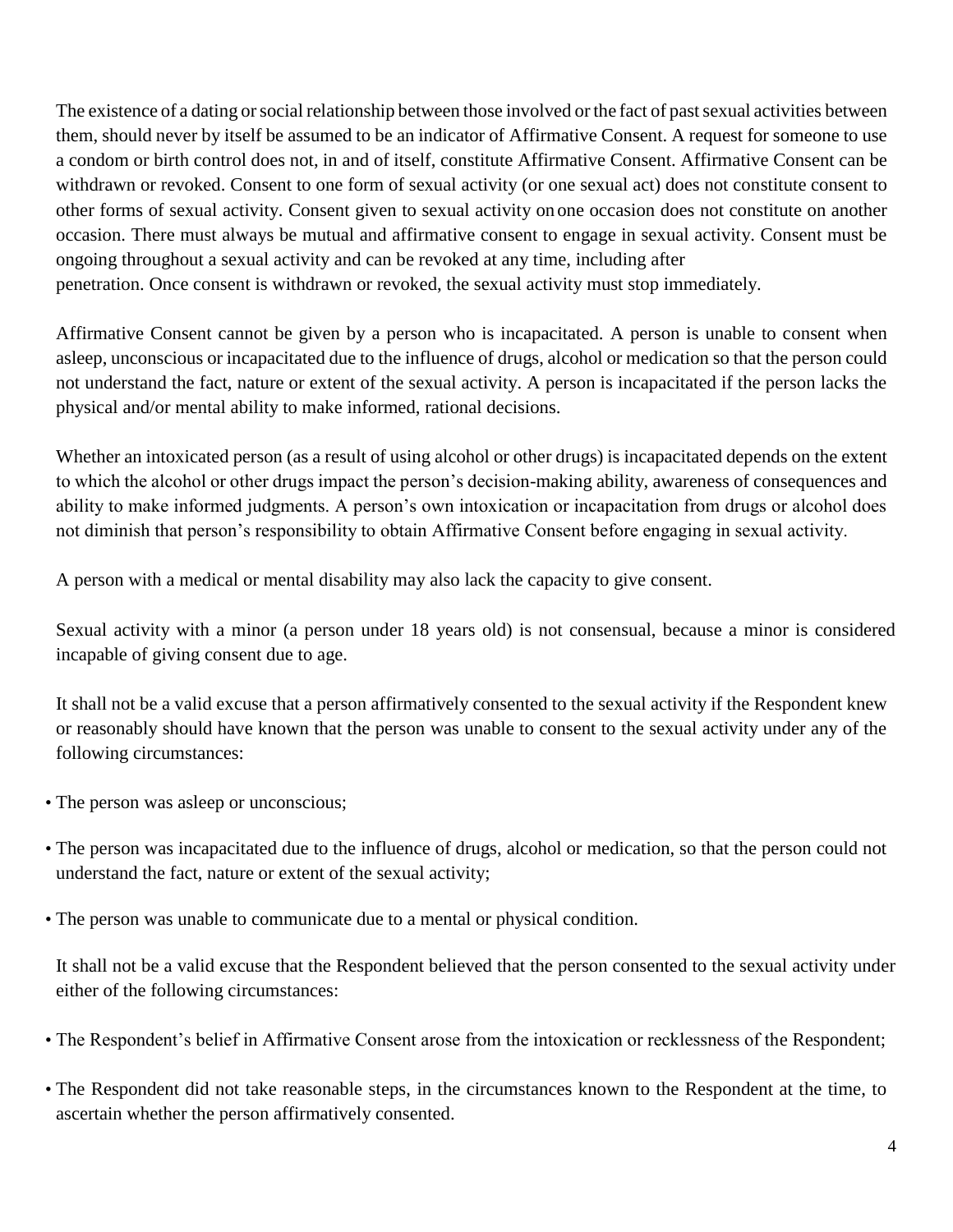**Dating Violence** is abuse committed by a person who is or has been in a social or dating relationship of a romantic or intimate nature with the victim. This may include someone the victim just met; i.e., at a party, introduced through a friend or on a social networking website. For purposes of this definition, "abuse" means intentionally or recklessly causing or attempting to cause bodily injury or placing another person in reasonable apprehension of imminent serious bodily injury to himself, herself or another. Abuse does not include nonphysical, emotional distress or injury.

**Domestic Violence** is abuse committed against someone who is a current or former spouse, current or former cohabitant, someone with whom the abuser has a child, someone with whom the abuser has or had a dating or engagement relationship or a person similarly situated under California domestic or family violence law. Cohabitant means two unrelated persons living together for a substantial period of time, resulting in some permanency of relationship. Factors that may determine whether persons are cohabiting include, but are not limited to: (1) sexual relations between the parties while sharing the same living quarters, (2) sharing of income or expenses, (3) joint use or ownership of property, (4) whether the parties hold themselves out as husband and wife, (5) the continuity of the relationship and (6) the length of the relationship. For purposes of this definition, "abuse" means intentionally or recklessly causing or attempting to cause bodily injury or placing another person in reasonable apprehension of imminent serious bodily injury to himself or herself or another. Abuse does not include non-physical, emotional distress or injury.

**Stalking** means engaging in a repeated course of conduct directed at a specific person that would cause a reasonable person to fear for his/her or others' safety or to suffer substantial emotional distress. For purposes of this definition:

**Course of Conduct** means two or more acts, including but not limited to, acts in which the stalker directly, indirectly or through third parties, by any action, method, device or means, follows, monitors, observes, surveils, threatens or communicates to or about a person or interferes with a person's property;

**Reasonable Person** means a reasonable person under similar circumstances and with the same protected statuses as the Complainant;

**Substantial Emotional Distress** means significant mental suffering or anguish that may, but does not necessarily require medical or other professional treatment or counseling.

### **DUTY TO REPORT**

Except as provided below, **any** Employee who knows or has reason to know of allegations or acts that violate this policy shall promptly inform the DHR Administrator or Title IX Coordinator. These Employees are required to disclose all information, including the names of the Parties, **even where the person has requested anonymity.** The DHR Administrator or Title IX Coordinator will determine whether such confidentiality is appropriate given the circumstances of each incident.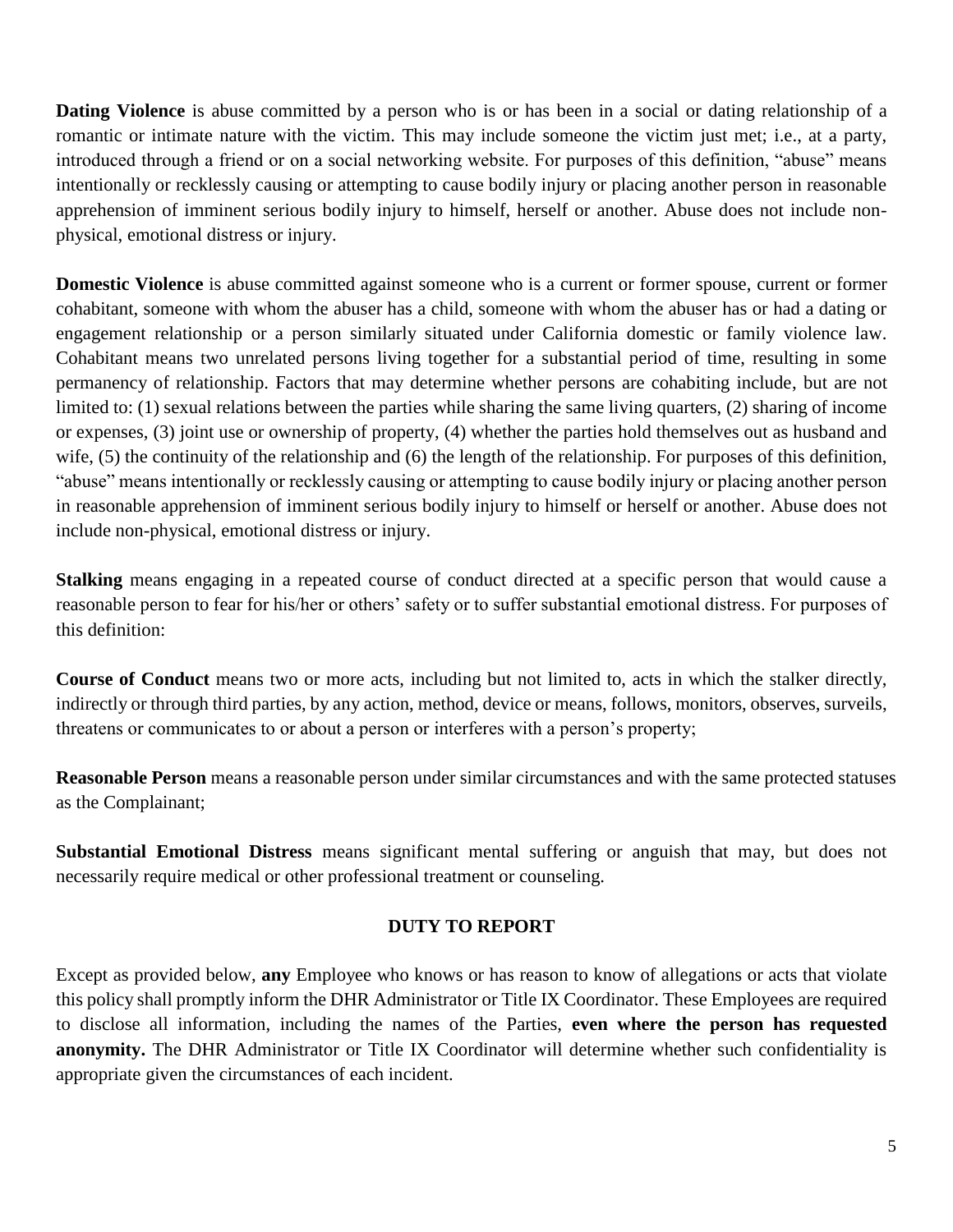Employees Who Do Not Have a Duty to Report:

- 1. The following Employees are **not** required to report **any** information about an incident of Discrimination, Harassment, Retaliation, Sexual Misconduct, Dating or Domestic Violence or Stalking to the DHR Administrator or Title IX Coordinator:
	- a. Physicians, psychotherapists, professional licensed counselors, licensed clinical social workers and clergy who work on or off Campus, acting solely in those roles or capacities as part of their employment, in the provision of medical or mental health treatment or counseling (*and those who act under their supervision, including all individuals who work or volunteer in these centers and offices*); and
	- b. Sexual assault and domestic violence counselors and advocates who work or volunteer on or off Campus in sexual assault centers, victim advocacy offices, women's centers, gender equity centers and health centers and who are acting solely in that role (*including those who act in that role under their supervision, along with non-professional counselors or advocates who work or volunteer in sexual assault centers, victim advocacy offices, women's centers or health centers*).<sup>1</sup>
	- c. A CSU employee/union representative is not required to report a possible violation of this Executive Order if the information is provided to the union representative, acting in that role, in a confidential setting by a union member seeking advice about a possible violation or representation in a matter within the scope of representation. However, CSU employee/union representatives are **strongly encouraged** to report the information to the DHR Administrator or Title IX Coordinator.
- 2. University police are **not** required to report any **personally-identifiable information** about a victim of certain sex offenses **if the victim requests confidentiality of identity,** but must report all known facts of the incident including the identity of the perpetrator (if known)—to the Title IX Coordinator.

**EXCEPTIONS**: Under California law, any health practitioner employed in a health facility, clinic, physician's office, or local or state public health department or clinic is required to make a report to local law enforcement if medical services are provided for a physical condition to a patient/victim who the practitioner knows or reasonably suspects is suffering from: (1) a wound or physical injury inflicted by a firearm; or, (2) any wound or other physical injury inflicted upon a victim where the injury is the result of assaultive or abusive conduct. This exception does not apply to sexual assault and domestic violence counselors and advocates. Health care practitioners should explain this limited exception to victims, if applicable.

Additionally, under California law, all physicians, psychotherapists, professional counselors, clergy, and sexual assault and domestic violence counselors and advocates are mandatory child abuse and neglect reporters, and are required to report incidents involving victims under 18 years of age to local law enforcement. These professionals will explain this limited exception to victims, if applicable.

Finally, some or all of these professionals may also have reporting obligations under California law to: (1) local

l <sup>1</sup> Notwithstanding this, there may be other reporting requirements.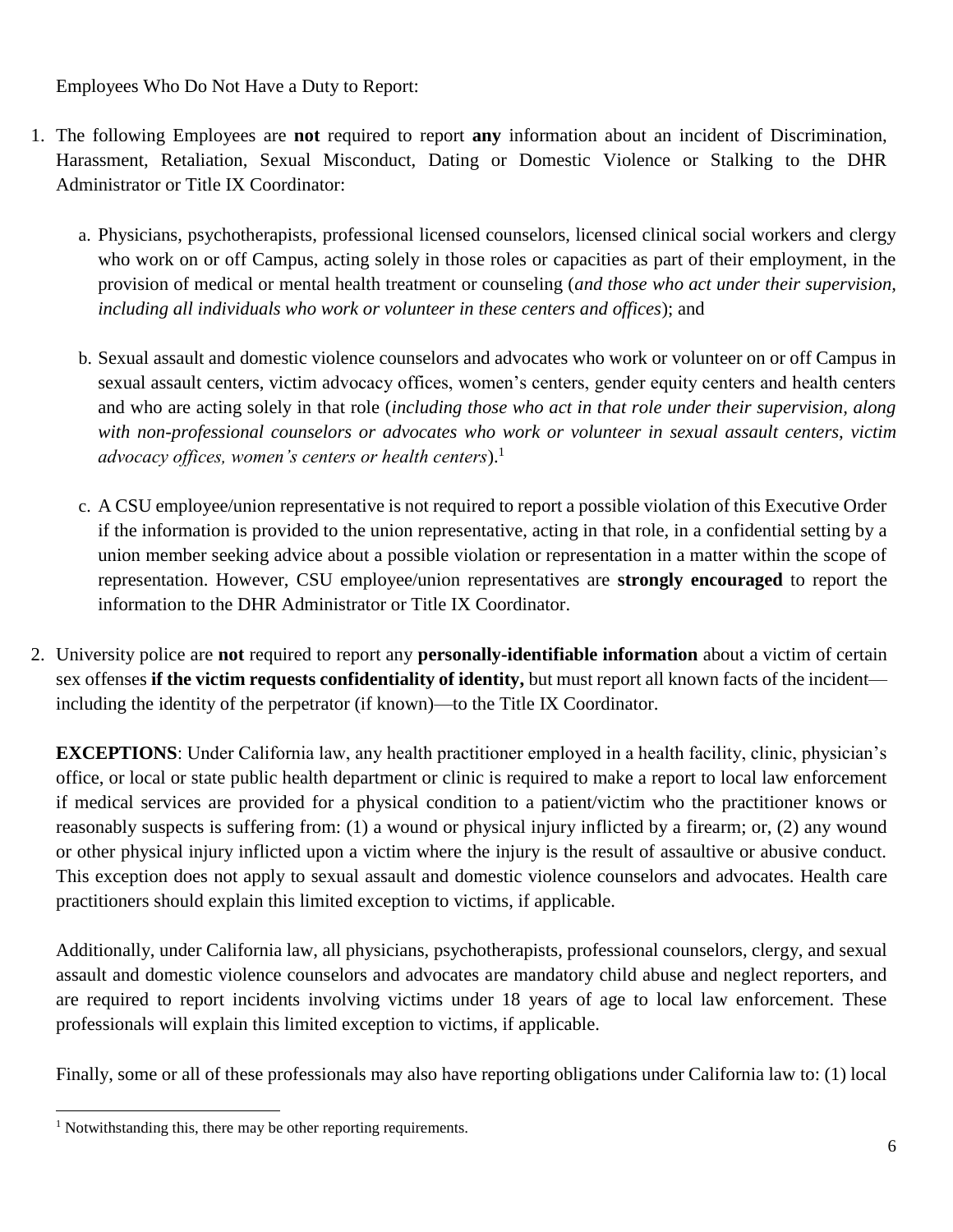law enforcement in cases involving threats of immediate or imminent harm to self or others where disclosure of the information is necessary to prevent the threatened danger or (2) to the court if compelled by court order or subpoena in a criminal proceeding related to the Sexual Misconduct, Dating or Domestic Violence, or Stalking incident. If applicable, these professionals will explain this limited exception to victims.

We encourage victims of sexual misconduct, dating or domestic violence or stalking to talk to someone about what happened so they can get the support they need and to allow the University to respond appropriately.

## **CONFIDENTIAL RESOURCES:**

**Student Health Center** Phone: 323-343-3302 Office Hours: Monday –Thursday, 8:30 a.m. - 5:45 p.m. and Friday, 8:30 a.m. - 4:45 p.m. [www.calstatela.edu/studenthealthcenter](http://www.calstatela.edu/studenthealthcenter)

## **Counseling and Psychological Services (CAPS)**

Phone: 323-343-3314 Office Hours: Monday –Thursday, 8:30 a.m. - 5:45 p.m. and Friday, 8:30 a.m. - 4:45 p.m. [www.calstatela.edu/studenthealthcenter/caps](http://www.calstatela.edu/studenthealthcenter/caps)

### **Sexual Assault Victim's Advocate**

Maxine Estrada Peace Over Violence Location: Student Health Center Phone: 323-343-3314 or 213-955-9090 ext. 104 or Email: [maxine@peaceoverviolence.org](mailto:maxine@peaceoverviolence.org) Office Hours: Monday, 9:00 a.m. to 1:00 p.m. and Thursday, 1:30 p.m. to 5:30 p.m.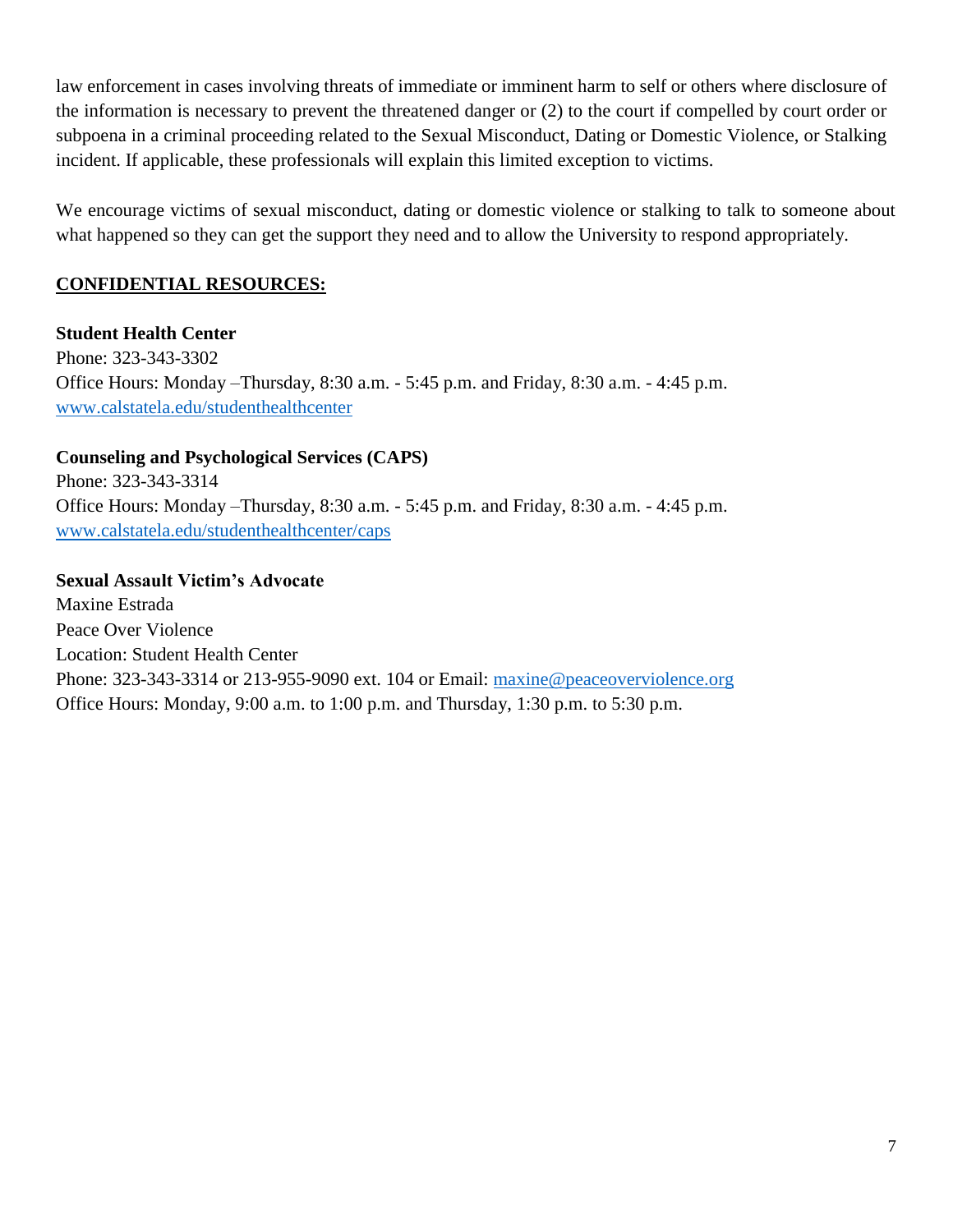# **POLICY REGARDING CONSENSUAL RELATIONSHIPS BETWEEN EMPLOYEES OR EMPLOYEES AND STUDENTS**

Executive Order Systemwide Policy Prohibiting Discrimination, Harassment, Retaliation, Sexual Misconduct, Dating and Domestic Violence, and Stalking against Employees and Third Parties and Systemwide Procedure for Addressing Such Complaints by Employees and Third Parties Executive Order 1096 (Revised March 29, 2019):

**Consensual Relationships.** Consensual relationship means a sexual or romantic relationship between two persons who voluntarily enter into such a relationship. While sexual and/or romantic relationships between members of the University community may begin as consensual, they may evolve into situations that lead to Discrimination, Harassment, Retaliation, Sexual Misconduct, Dating or Domestic Violence, or Stalking subject to this policy.

## **A CSU Employee shall not enter into a consensual relationship with a Student or Employee over whom that employee exercises or influences direct or otherwise significant academic, administrative, supervisory, evaluative, counseling, or extracurricular authority. In the event such a relationship already exists, each Campus shall develop a procedure to reassign such authority to avoid violations of this policy.**

This prohibition does not limit the right of an Employee to make a recommendation on personnel matters concerning a family or household member where the right to make recommendations on such personnel matters is explicitly provided for in the applicable collective bargaining agreement or MPP/confidential personnel plan.

For more information, contact:

### **Title IX Officer**

Aundreia M. Cameron Director of Human Resources Equity and Diversity Policies and Procedures Human Resources Management Phone: 323-343-3040 or Email: [acamero6@calstatela.edu](mailto:acamero6@calstatela.edu)